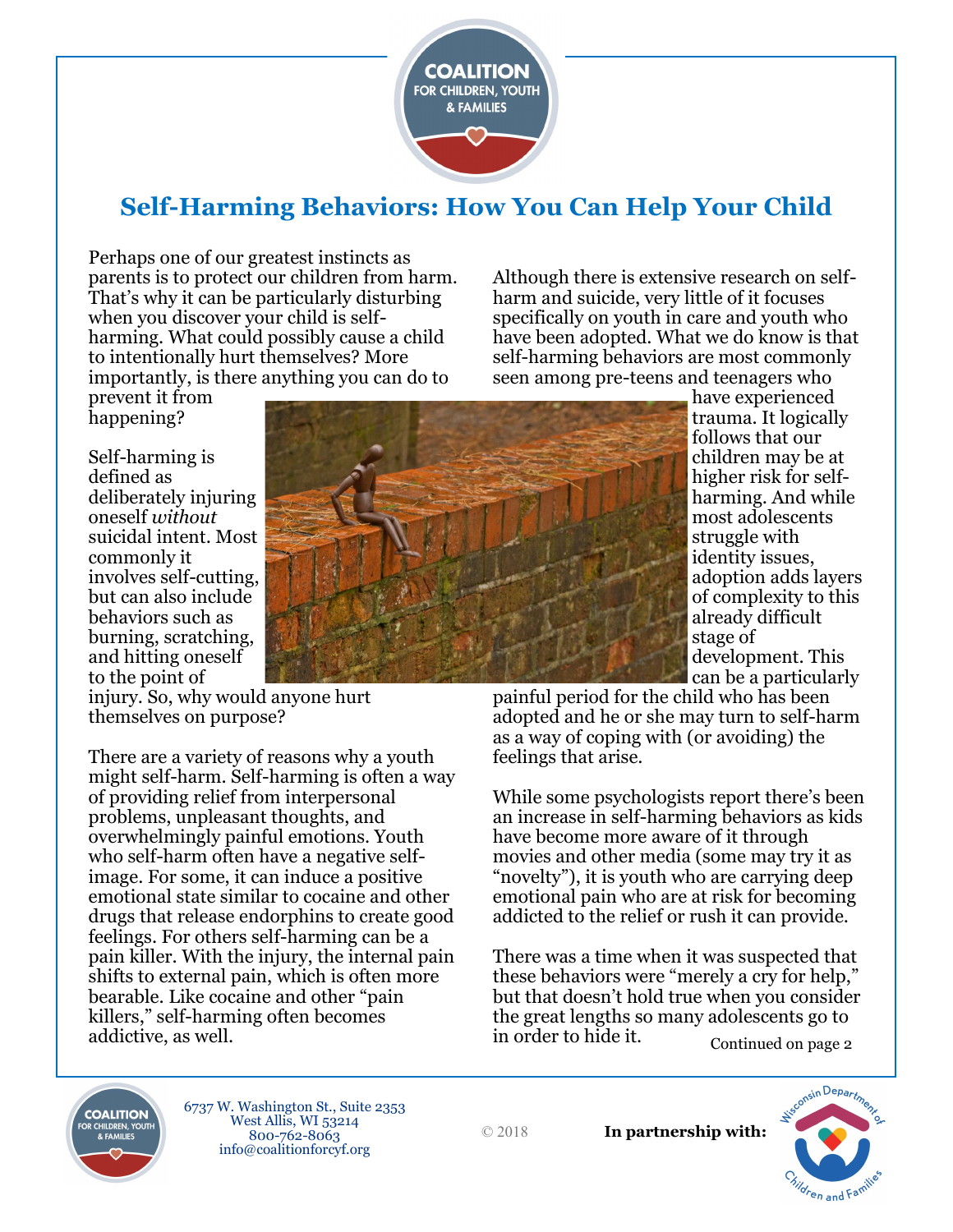Cutting or burning is often done in places on the body where the injuries cannot be seen. Cutting on the inner thigh is common among girls. With boys, it can look more like punching a wall with an intent to cause injury. As a result, the underlying emotional issues may be seen as anger rather than hurt.

The addictive element of self-harming can make it particularly difficult for both parents and youth themselves to identify triggers. True enough, events such as a break up or bullying can certainly add to the deep emotional pain that a youth seeks to relieve, but addictive behaviors don't necessarily require an obvious trigger. Your child's overall emotional state may be your best

indicator that he or she is at risk to selfharm. So what should parents look for if they suspect their child may be self-harming?

#### **Warning Signs and Risk Factors**

Early intervention can help prevent the behavior from becoming a habit. As your child's parent,

you're the first line of defense. Here are a few things to look for:

- Small linear cuts, sometimes spelling words
- Frequent unexplained cuts or scratches
- Long sleeves in hot weather
- Missing razor blades or finding razor blades in child's room
- Youth is withdrawn, avoids interacting with you

6737 W. Washington St., Suite 2353 West Allis, WI 53214 800-762-8063 info@coalitionforcyf.org

- Changes in mood, communication, school performance
- Anxiety or depression
- Eating disorders

**COALITION** 

## **What Parents Can Do**

One of your best defenses is having an open and honest relationship with your child so they have healthy ways of expressing and coping with pain. Of course this is easier said than done, especially with preteens, teens, and kids who have suffered trauma. But there are some steps you might take that can help.

- **Try not to overreact**. Doing so may cause guilt and shame that could make the situation worse.
- **Seek the professional help of a therapist or psychologist.** A trained professional, particularly one who

specializes in selfharm, can help identify and address the underlying issues.

• **Acknowledge the pain and provide emotional support**. Talk about it in a way that is supportive and understanding so your child will feel

safe sharing with you. "I see you're really hurting. I'm here to help. Let's work through this together." Focusing on the emotional pain your child is experiencing helps him or her to feel understood and less isolated.

• **Model heathy coping behaviors and offer alternatives for releasing pain and anxiety** (e.g., physical activity that will help release endorphins). Crank up the radio and dance to exhaustion. Scream into a pillow until you can't scream any more. Run as fast as you can for as far as you can. Punch the daylights out of a pillow or Continued on page 3





© 2018